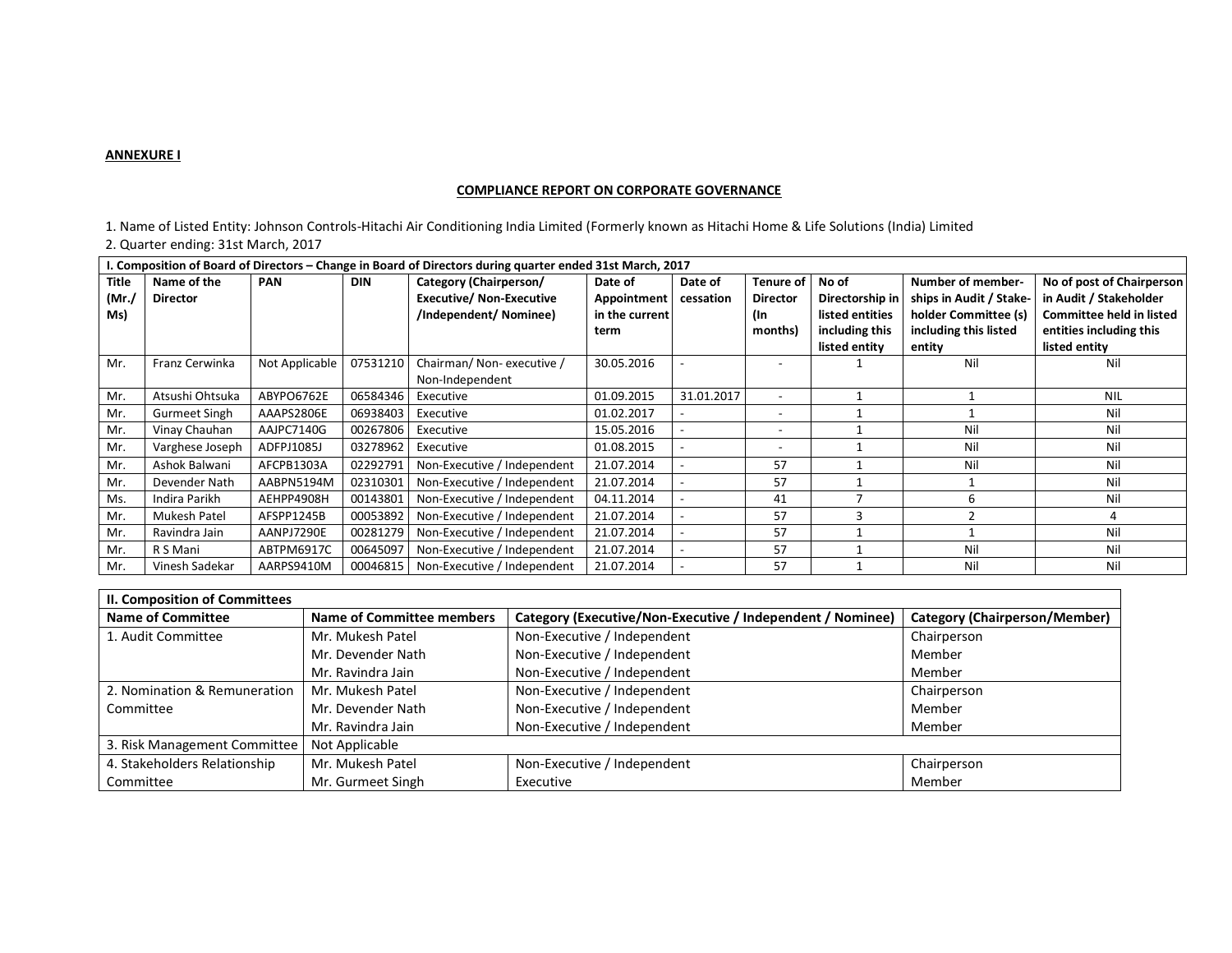| III. Meeting of Board of Directors |                                                                        |                                 |
|------------------------------------|------------------------------------------------------------------------|---------------------------------|
| Date(s) of Meeting (if any) in the | Date(s) of Meeting (if any) in the $\vert$ Maximum gap between any two |                                 |
| previous quarter                   | relevant quarter                                                       | consecutive (in number of days) |
| 24-Oct-2016                        | 23-Jan-2017                                                            | 90                              |

| Whether requirement of | Maximum gap between any two             |                                                                |  |
|------------------------|-----------------------------------------|----------------------------------------------------------------|--|
|                        | consecutive meetings in number of days* |                                                                |  |
|                        |                                         |                                                                |  |
| 24-Oct-2016            | 90                                      |                                                                |  |
|                        | <b>Quorum met (details)</b>             | Date(s) of meeting of the<br>committee in the previous quarter |  |

| V. Related Party Transaction                                                                           |                               |
|--------------------------------------------------------------------------------------------------------|-------------------------------|
| <b>Subject</b>                                                                                         | Compliance status (Yes/No/NA) |
| Whether prior approval of audit committee obtained                                                     | Yes                           |
| Whether shareholder approval obtained for material RPT                                                 | Yes                           |
| Whether details of RPT entered into pursuant to omnibus approval have been reviewed by Audit Committee | <b>NA</b>                     |

#### **VI. Affirmations**.

- 1. The composition of Board of Directors is in terms of SEBI (Listing obligations and disclosure requirements) Regulations, 2015.
- 2. The composition of the following committees is in terms of SEBI (Listing obligations and disclosure requirements) Regulations, 2015 a. Audit Committee
	- b. Nomination & remuneration committee
	- c. Stakeholders relationship committee
- 3. The committee members have been made aware of their powers, role and responsibilities as specified in SEBI (Listing obligations and disclosure requirements) Regulations, 2015.
- 4. The meetings of the board of directors and the above committees have been conducted in the manner as specified in SEBI (Listing obligations and disclosure requirements) Regulations, 2015.
- 5. The report submitted in the previous quarter has been placed before Board of Directors. There is no comments/observations/advice of Board of Directors.

### **For Johnson Controls-Hitachi Air Conditioning India Limited (Formerly Known as Hitachi Home & Life Solutions India Limited)**

**Sd/-** 

**Parag Dave Company Secretary**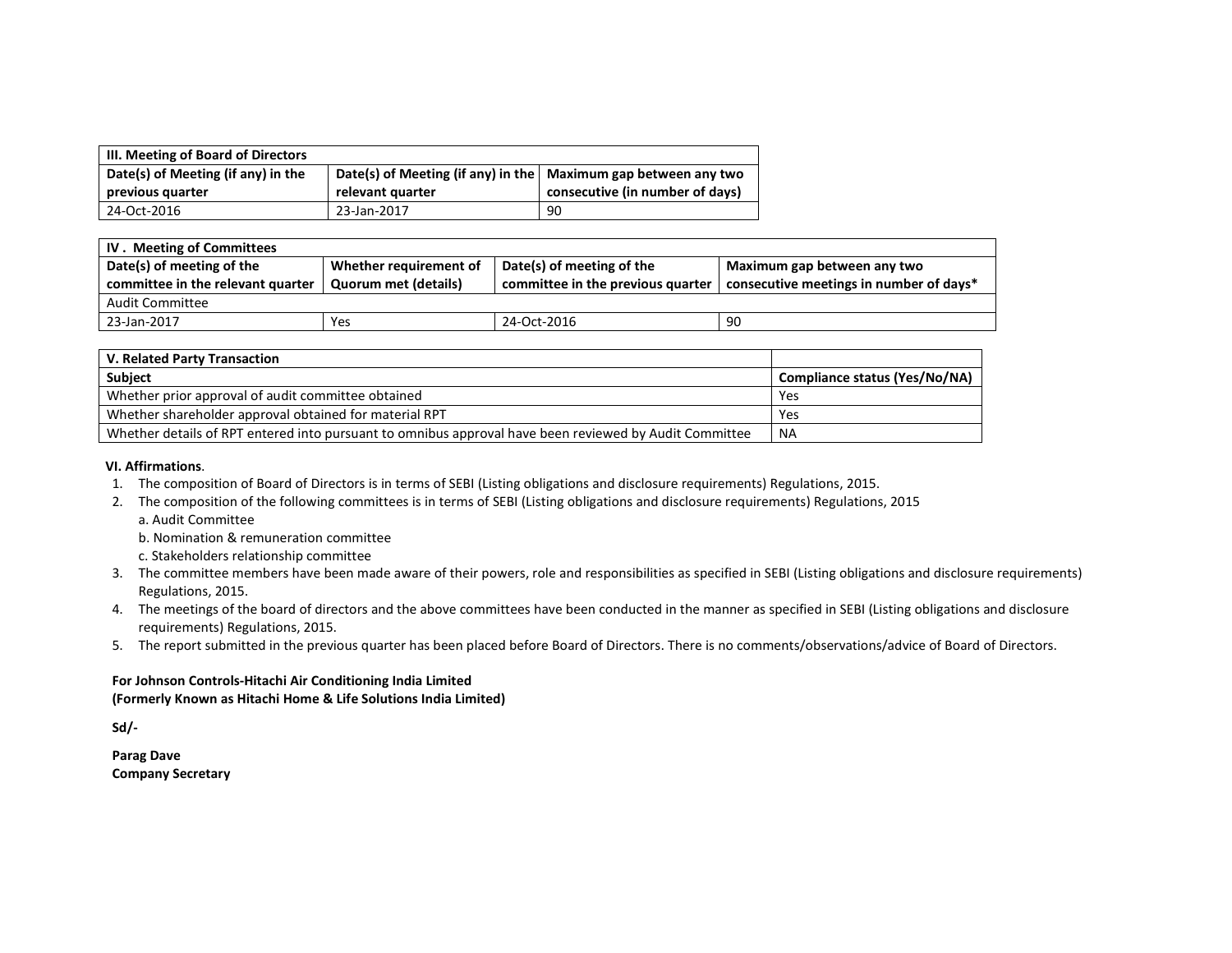## **ANNEXURE II**

| I. Disclosure on website in terms of Listing Regulations                                                                                |                          |
|-----------------------------------------------------------------------------------------------------------------------------------------|--------------------------|
| Item                                                                                                                                    | <b>Compliance status</b> |
|                                                                                                                                         | (Yes/No/NA)              |
| Details of business                                                                                                                     | Yes                      |
| Terms and conditions of appointment of independent directors                                                                            | <b>Yes</b>               |
| Composition of various committees of board of directors                                                                                 | <b>Yes</b>               |
| Code of conduct of board of directors and senior management personnel                                                                   | <b>Yes</b>               |
| Details of establishment of vigil mechanism/ Whistle Blower policy                                                                      | <b>Yes</b>               |
| Criteria of making payments to non-executive directors                                                                                  | Yes                      |
| Policy on dealing with related party transactions                                                                                       | Yes                      |
| Policy for determining 'material' subsidiaries                                                                                          | <b>NA</b>                |
| Details of familiarization programmes imparted to independent directors                                                                 | Yes                      |
| Contact information of the designated officials of the listed entity who are responsible for assisting and handling investor grievances | Yes                      |
| email address for grievance redressal and other relevant details                                                                        | <b>Yes</b>               |
| <b>Financial results</b>                                                                                                                | <b>Yes</b>               |
| Shareholding pattern                                                                                                                    | <b>Yes</b>               |
| Details of agreements entered into with the media companies and/or their associates                                                     | <b>Yes</b>               |
| New name and the old name of the listed entity                                                                                          | Yes                      |

| <b>Il Annual Affirmations</b>                                                                                     |                          |                          |  |  |
|-------------------------------------------------------------------------------------------------------------------|--------------------------|--------------------------|--|--|
| <b>Particulars</b>                                                                                                | <b>Regulation Number</b> | <b>Compliance status</b> |  |  |
| Independent director(s) have been appointed in terms of specified criteria of 'independence' and/or 'eligibility' | $16(1)(b)$ & $25(6)$     | <b>Yes</b>               |  |  |
| Board composition                                                                                                 | 17(1)                    | Yes                      |  |  |
| Meeting of Board of directors                                                                                     | 17(2)                    | Yes                      |  |  |
| <b>Review of Compliance Reports</b>                                                                               | 17(3)                    | Yes                      |  |  |
| Plans for orderly succession for appointments                                                                     | 17(4)                    | Yes                      |  |  |
| Code of Conduct                                                                                                   | 17(5)                    | Yes                      |  |  |
| Fees/compensation                                                                                                 | 17(6)                    | Yes                      |  |  |
| Minimum Information                                                                                               | 17(7)                    | Yes                      |  |  |
| Compliance Certificate                                                                                            | 17(8)                    | Yes                      |  |  |
| Risk Assessment & Management                                                                                      | 17(9)                    | Yes                      |  |  |
| Performance Evaluation of Independent Directors                                                                   | 17(10)                   | Yes                      |  |  |
| <b>Composition of Audit Committee</b>                                                                             | 18(1)                    | Yes                      |  |  |